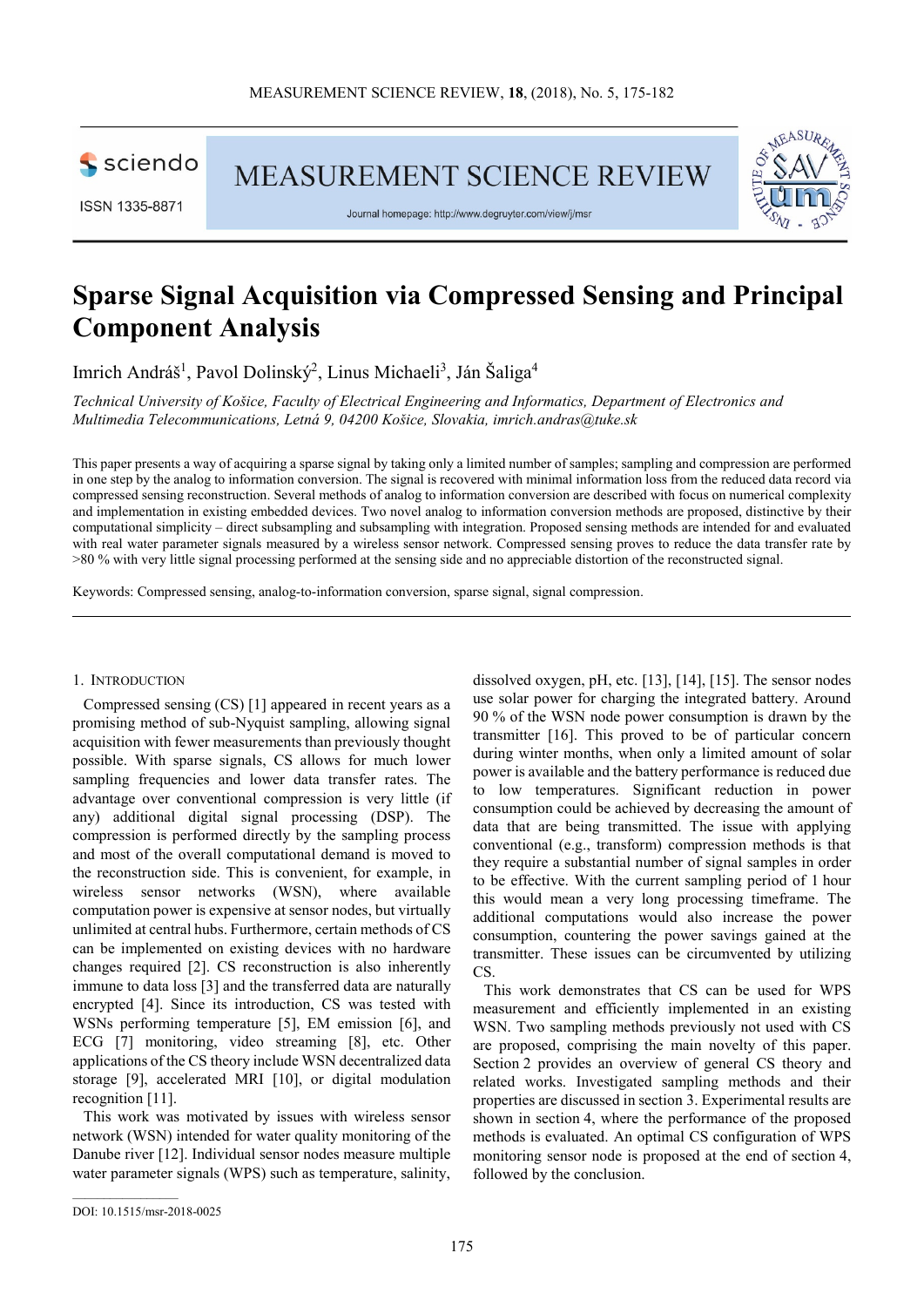## 2. COMPRESSED SENSING

The main goal of CS is condensing a signal into a few samples containing all the information, which is referred to as analog-to-information conversion (AIC). This compressed information is transferred to the receiver, where the original signal is reconstructed. No information loss and exact reconstruction is theoretically possible [1].

In order for CS to be applicable, it is assumed that the input signal can be represented by a linear combination of known basis functions. Furthermore, the signal must be sparse, meaning that it consists of only a small number of basic functions. The signal composed of *s* basis functions is denoted as *s*-sparse. Let us define *L* basis vectors  $\Psi_l \in \mathbb{R}^{N \times 1}$ ,  $1 \le l \le L$  to represent any possible input signal components. The columns of the basis matrix  $\Psi \in \mathbb{R}^{N \times L}$ consist of these basis vectors. The input signal vector  $f \in \mathbb{R}^{N \times 1}$  can then be described as

$$
\mathbf{f} = \Psi \mathbf{x} \tag{1}
$$

where the *s*-sparse vector  $\mathbf{x} \in \mathbb{R}^{L \times 1}$ *x* conducts linear combination [1].

## *A. Analog-to-Information Conversion*

Conventional ADCs acquire signal samples at equidistant time instants, according to the Nyquist sampling theorem. With signals highly sparse at a certain domain, such sampling means great redundancy in acquired data, since the amount of information contained within a sparse signal is limited. AIC exploits this fact and only takes a limited number of samples, sufficient to represent the information content. The input signal  $f \in \mathbb{R}^{N \times 1}$  is correlated with  $M < N$  measurement signals, represented by *M* rows of the measurement matrix  $\Phi \in \mathbb{R}^{M \times N}$ . This performs the AIC, with resulting information signal vector

$$
\mathbf{y} = \mathbf{\Phi} \mathbf{f} \in \mathbb{R}^{M \times 1} \,. \tag{2}
$$

There are several ways of performing the AIC, either in analog domain, or digitally after conventional sampling [17]. Analog domain implementations allow for overcoming the Nyquist limit of fast ADCs and are used mainly for high bandwidth signals. Digital domain AIC is a computationally efficient alternative to conventional compression methods. Direct digital implementation of (2) is preferable if possible, because it avoids problems associated with analog domain AIC non-idealities. Random modulation and pre-integration (RMPI), random sampling (RS), and random filtering are the most discussed in literature, but other methods may be used for specific applications.

## *B. Reconstruction*

Let the input signal vector be *s*-sparse on basis **Ψ** , and let bases **Ψ** and **Φ** be incoherent (rows  $\varphi_m$  of **Φ** do not sparsely represent the columns  $\psi_l$  of  $\Psi$ , and vice versa). If  $s < M < N$ , the input signal can be reconstructed [18]. An approximation of minimal *M* needed is given by

$$
M_{\min} = \mu s \log_{10}(N) \tag{3}
$$

assuming zero or negligible noise.  $\mu = 1$  for incoherent bases, but has to be increased to  $\mu = L/N$  if  $N < L$ . By inserting (1) into (2) the information signal becomes

$$
y = \Phi \Psi x \tag{4}
$$

with the reconstruction matrix

$$
\mathbf{A} = \mathbf{\Phi}\mathbf{\Psi} \in \mathbb{R}^{M \times L}.
$$
 (5)

At the receiving end of the CS framework, the information signal **y** , and both bases **Ψ** and **Φ** are known. The only unknown required for reconstruction of  $(1)$  is **x .** Since **A** is a rectangular matrix, it cannot be simply inverted and an undetermined system of *M* equations and *L* unknowns is to be solved. Here the importance of sparsity is shown, because based on this requirement a unique solution can be found. Out of all the possible solutions, the right solution is the one that is the most sparse [1].

The sparsity *s* of vector **x** can be characterized by its  $\ell_1$ norm defined as

$$
\ell_1: ||\mathbf{x}||_1 = \sum_{i=1}^n |x_i| \,. \tag{6}
$$

Sparsity is an additional information used to devise the measurement process **Φ** , and forming a convex optimization problem

$$
\min \|\mathbf{x}\|_1 \text{ subject to } \mathbf{A}\mathbf{x} = \mathbf{y}. \tag{7}
$$

This guarantees a correct optimal solution, if such exists. The original signal estimate can be found more efficiently as

$$
\hat{\mathbf{f}} = \mathbf{\Psi} (\mathbf{A}^T \mathbf{A})^{-1} \mathbf{A}^T \mathbf{y} , \qquad (8)
$$

where  $(*)^{-1}$  denotes the pseudoinverse matrix of  $*$ . (8) incorporates solving an  $\ell_2$  minimization problem, but in practical scenarios (7) and (8) yield the same solutions within a noise related uncertainty [19].

The issue with CS is determining the base matrices **Ψ** and **Φ** . AIC is performed in such a way that the resulting measurement matrix **Φ** shows random attributes, ensuring bases incoherency. The basis matrix **Ψ** can be based on signal model if the sparse domain is known, e.g. frequency or wavelet. For other signals there is not a specific domain for this purpose, and a suitable dictionary must be learned. Correctly constructed set **Ψ** of basic functions ensures high compression ratio and low reconstruction error. For WPS basis extraction the principal component analysis (PCA) [20]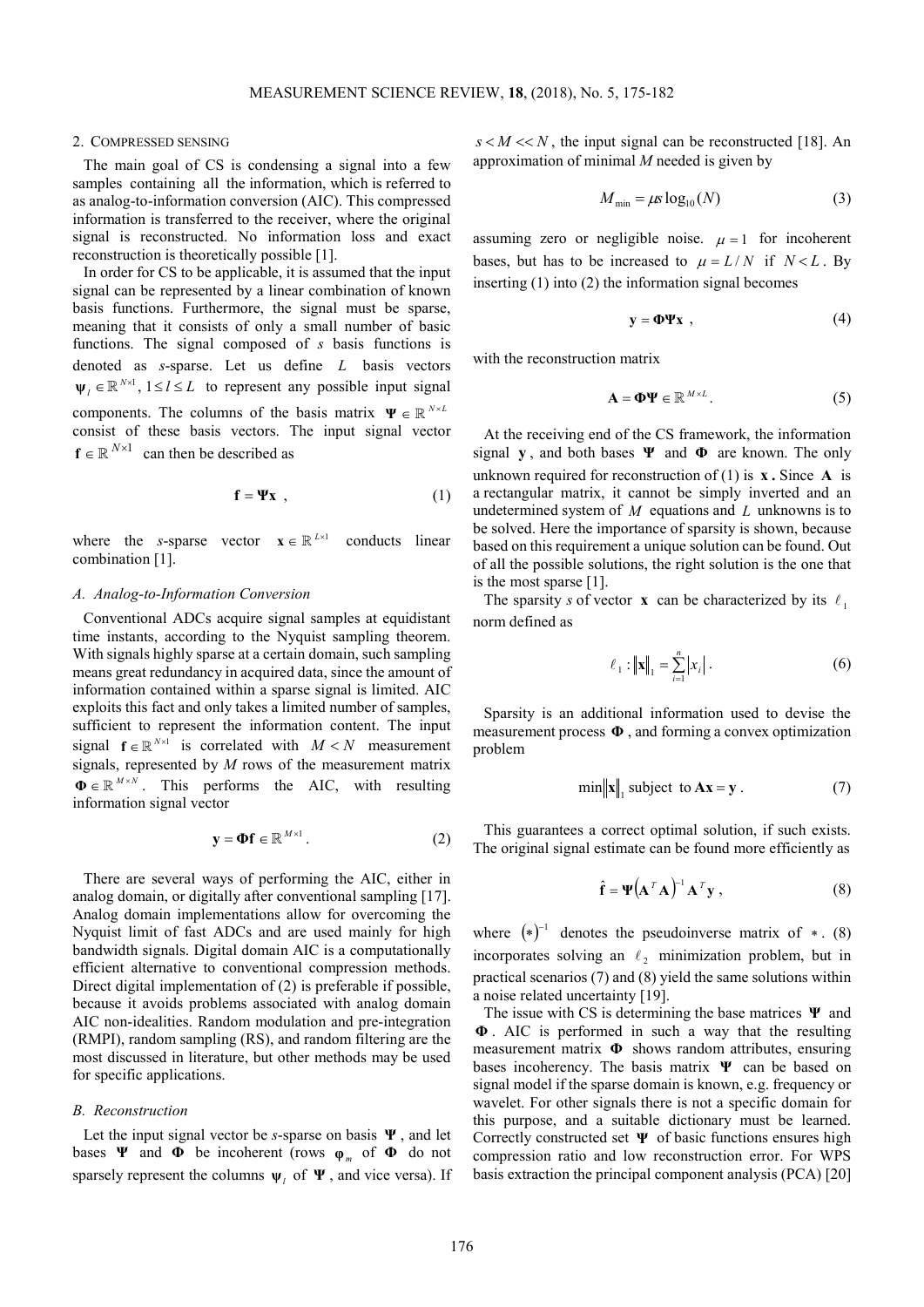is proposed. PCA is convenient with signals that would require complicated models or their analytical model is unknown. The PCA is particularly prominent in biomedical applications [21]-[24], and has been utilized for basis extraction in various CS applications [3], [7], [10], [25]. The CS framework with both sensing and decoding side is summarized in Fig.1.



Fig.1. CS framework.

## 3. INVESTIGATED MEASUREMENT METHODS AND MATRICES

# *A. Random modulation and pre-integration*

The RMPI method of AIC is probably the most studied. A functional diagram of analog RMPI is shown in Fig.2. Input signal  $f(t)$  is multiplied by sequence  $p(t)$  of  $\pm 1$ 's from the random sequence generator (RSG). Output signal of the mixer is being integrated and the integrator output is periodically sampled by a conventional ADC. After each sample is taken, the integrator is reset. Sampling frequency of the ADC is several times lower than the input signal Nyquist frequency. The only component operating at Nyquist rate is the mixer, any further DSP is performed after compression at a lower rate. The compression itself is performed in the analog domain without DSP. This allows for real-time energy-efficient compression of very high bandwidth signals.



Fig.2. Analog RMPI AIC.

The main disadvantage of analog RMPI is the need for specialized non-ideal analog circuitry. There may be a discrepancy between the expected measurement process **Φ** and the actual RMPI behavior [26] resulting in improper reconstruction (8). Accurate modeling of physical circuitry [27] and stochastic phenomena mitigation [28], [29] may be a problem. If the acquired signal is not of excessively high bandwidth, RMPI may be implemented digitally as is shown in Fig.3. The advantage is that the reconstruction error can be significantly lower, since the only non-ideal component is the input ADC. With slow signals like WPS, digital RMPI could be implemented on an existing device solely via firmware upgrade.



Fig.3. Digital RMPI AIC.

After the input signal is sampled by a Nyquist ADC into its discrete representation  $f_n$ , the signal is multiplied by a random sequence  $p_n$  of  $\pm 1$ 's and summed. The summator is being periodically reset after outputting the accumulated value. All of this DSP runs at Nyquist rate in real time, so the digital RMPI is more suitable for slow signals. Elements  $\varphi_{mn}$ ,  $1 \le m \le M$ ,  $1 \le n \le N$  of the measurement matrix  $\Phi \in \mathbb{R}^{M \times N}$  representing an ideal or digital RMPI can be described as

$$
\varphi_{mn} = \begin{cases} p_n, (m-1)C < n \leq mC \\ 0 & \end{cases} \tag{9}
$$

where

$$
C = \frac{N}{M} \in \mathbb{N} \tag{10}
$$

is the compression ratio.

# *B. Random sampling*

The RS AIC architecture is among the easiest to implement, yet it is rarely studied. RS can be achieved either by triggering an ADC according to RSG (Fig.5.), or simply by discarding samples of a free-running ADC [30]. Both of these approaches are suitable for high bandwidth signals. There is no special analog signal processing and the compression is performed with virtually no DSP. The RS may also be implemented via firmware upgrade on existing devices. Despite all of these advantages the RMPI is by far more common in literature. The reason is probably the limited versatility of RS. RMPI yields low sampling rate, but the input information present between sampling instants is preserved via integration. With RS all of this information is discarded, which practically limits the RS AIC to frequency sparse signals with little expected variance [30].



Fig.4. Examples of measured water parameter signals.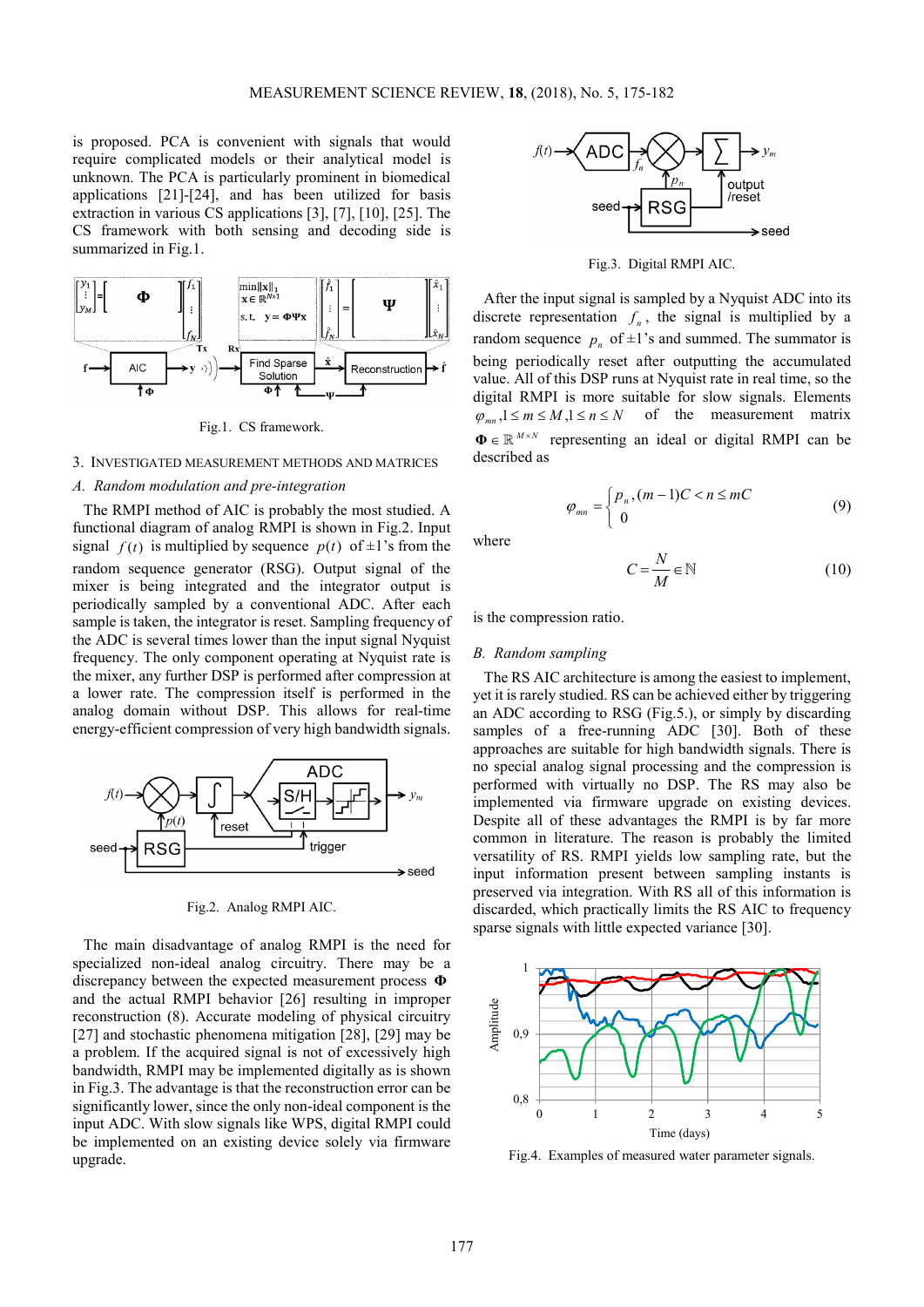A typical WPS (Fig.4.) contains a large slowly changing DC component, a faster AC component with relatively small amplitude and a small amount of noise [32]. The AC component is a distorted sine wave with basic period of approximately 1 day and a few higher harmonics. The WPS thus carries only limited information content and can be classified as frequency sparse [33], meeting the criteria for RS application.

From all the Nyquist samples of input signal (1) a subset of *M* samples is selected. Ξ contains indices of selected samples

$$
\Xi = \{\xi_1, \xi_2, ..., \xi_M\}.
$$
 (11)



Fig.5. RS AIC.

Entries of  $\Xi$  are random numbers, following the rules

$$
\forall m \in \mathbb{N}, 1 \leq m \leq M : \xi_m \in \mathbb{N}, 1 \leq \xi_m \leq N , \qquad (12)
$$

$$
\forall i, j \in \mathbb{N}, 1 \le i < j \le M : \xi_i < \xi_j. \tag{13}
$$

Elements of measurement matrix representing RS AIC can be obtained using (13) as

$$
\varphi_{mn} = \begin{cases} 1, n = \xi_m \\ 0 \end{cases}
$$
 (14)

and the information signal vector **y** (2) elements become

$$
y_m = f_{\xi_m} \,. \tag{15}
$$

#### *C. Direct subsampling*

Coherent sub-Nyquist sampling without antialiasing filter is not yet covered by CS related literature for an obvious reason. In general, proper reconstruction with such AIC is not possible because of aliasing. However, the basic functions of WPS obtained by PCA are not strictly periodic functions. Elements of **Ψ** are general waveforms, as is shown in Fig.6.

Only some of the basic functions resemble sinewaves with a period of approximately 1 day. These have a common composition of higher harmonics and interharmonics already incorporated. As such, higher harmonics are not subject to irreversible aliasing. The original signal can be reconstructed provided that the basis harmonic component is sampled at Nyquist rate. Irreversible input information loss occurs if the

period of a specific higher harmonic component is exactly equal to the sampling period or its integer multiple.



Fig.6. The most significant WPS basis components obtained by PCA.

The presented study considers coherent subsampling via decimation of a Nyquist record, hereafter referred to as direct subsampling (DS). Corresponding measurement matrix consists of elements

$$
\varphi_{mn} = \begin{cases} 1, n = mC \\ 0 \end{cases}, \tag{16}
$$

resulting in information signal (2)

$$
y_m = f_{mC} \tag{17}
$$

DS is proposed as application-specific AIC for WPS because of its simplicity. The implementation on existing devices is even easier than RS, since no RSG is needed. If the existing Nyquist ADC has a fixed clock, samples may be discarded. Better energy efficiency would be achieved if the ADC clock could be reprogrammed to a sub-Nyquist rate, eliminating the need to discard samples.

## *D. Subsampling with integration*

Subsampling with integration (SI) is proposed as application-specific simplified alternative to RMPI. The modulator can be omitted because WPS represents absolute values of chemical properties and is non-alternating. Input signal is integrated over the sampling period, as is shown in Fig.7. The integrator is being periodically reset after the integrated signal is sampled.



Fig.7. Analog SI AIC.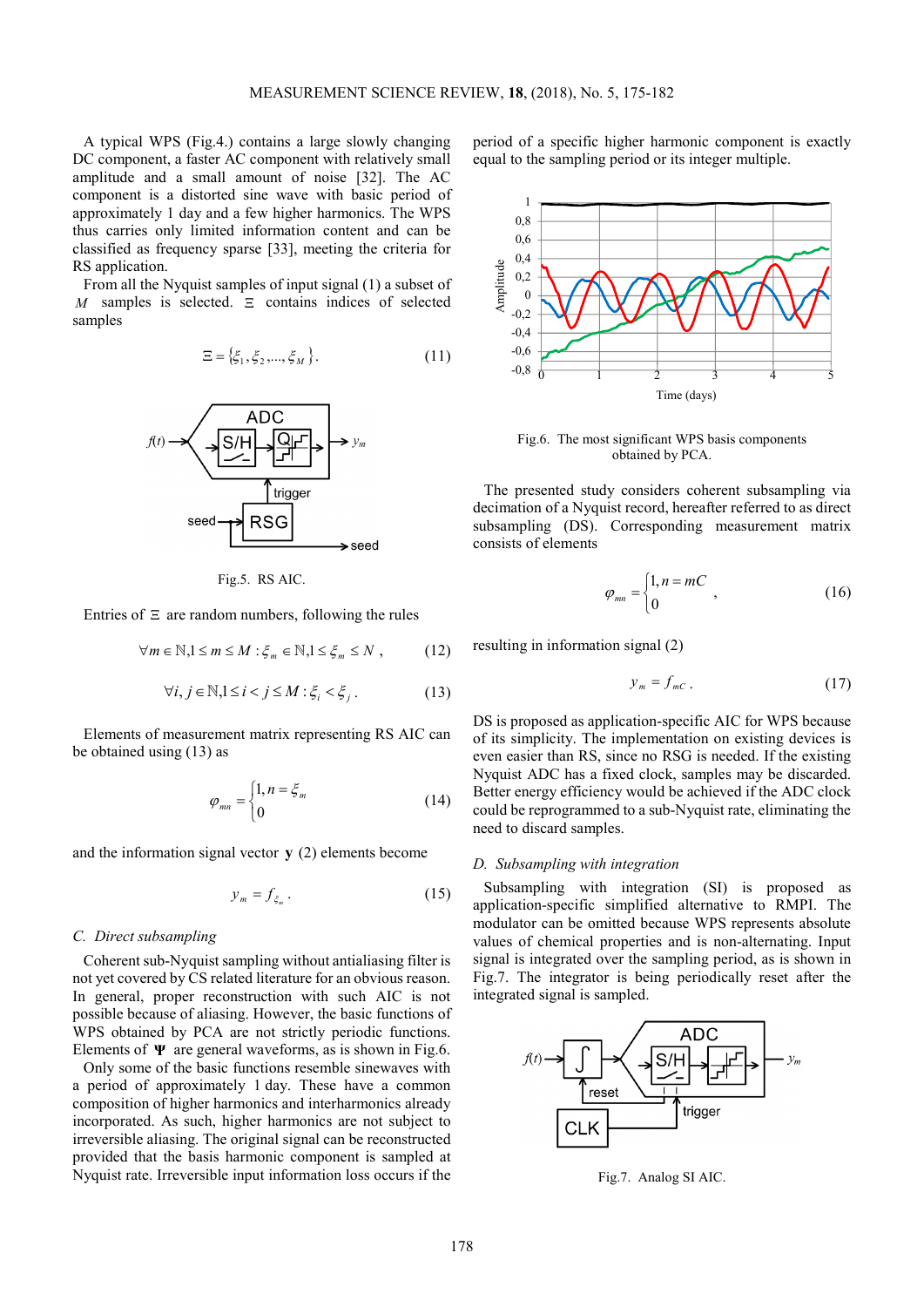Digital implementation of SI AIC as shown in Fig.8. may be preferable due to the reasons discussed in section 3.*A*. The measurement matrix changes from (11) to



Fig.8. Digital SI AIC.

#### 4. RESULTS

Digital implementations of AIC methods described in section 3 were tested using WPS data obtained during the pilot operation of the WSN [13]. All of the tested methods can be implemented as a software add-on on existing sensor nodes. Testing was performed by means of simulations, but it sufficiently represents implementation on the physical WSN.

 $L' = 200$  signal segments with length of  $N = 120$  (5 days) were randomly chosen from the WPS database and normalized to 1. This training set was used for extraction of the basis matrix  $\Psi \in \mathbb{R}^{N \times L'}$  by the PCA. Another set of 200 randomly chosen WPS segments was used for testing. The signal-to-deviation ratio

$$
SDR = 10 \log \left( \frac{\sum_{n=1}^{N} \hat{f}_n^2}{\sum_{n=1}^{N} (f_n - \hat{f}_n)^2} \right),
$$
 (19)

where  $\hat{f}_n$  is the reconstructed signal, was used for evaluation. *SDR*s of each of the test signals were averaged. With RS and RMPI, 10<sup>3</sup> measurements of each test signal were performed with a new measurement matrix generated every time.

# *A. Number of principal components used for reconstruction*

Out of all the *L*′ extracted basis components, only a limited number has appreciable energy. The rest of the components can be left out of **Ψ** with little impact on *SDR*. Achievable *SDR* with respect to the number of components in model (1) was found by using an identity measurement matrix  $\mathbf{\Phi} = \mathbf{I}_N$ (no resampling) and performing reconstruction (8) with varied *L* .

Achievable *SDR* increases with greater *L*. For every  $L \geq 52$ exact reconstruction is observed with some of the test signals. Exact reconstruction means that  $f_n = \hat{f}_n$  in (19), resulting in average *SDR*  $\rightarrow \infty$  for any *L* ≥ 52. Most of the test signals are noiseless, which makes exact reconstruction possible. The





Fig.9. Achievable *SDR* vs. number of principal components used.

It can be seen that PER is never equal to 1, since some of the test signals are noisy. Exact reconstruction cannot be expected even with noiseless signals - no training set can be large enough to account for every possible signal variation. With available training set the principal component dictionary  $\Psi$  saturates around  $L = 100$ . Increasing the number of principal components further brings no appreciable improvement.

Based on results shown in Fig.9. and Fig.10., the number of principal components used was chosen to be  $L = 50$ , which applies to all further evaluations. *L* < 200 was chosen on purpose in order to simulate an unsaturated principal component dictionary expected in practical applications. Smaller *L* also results in faster reconstruction due to smaller size of matrices while having no impact on AIC.



Fig.10. PER vs. number of principal components used.

#### *B. Required sampling rate*

The actual threshold of *M* required for successful reconstruction is a subject of debates. Analytical derivations such as (3) have been presented, but their use may be difficult in practice. The actual signal sparsity is unknown in advance, particularly with numerically learned [20] bases and signals degraded by random and quantization noise.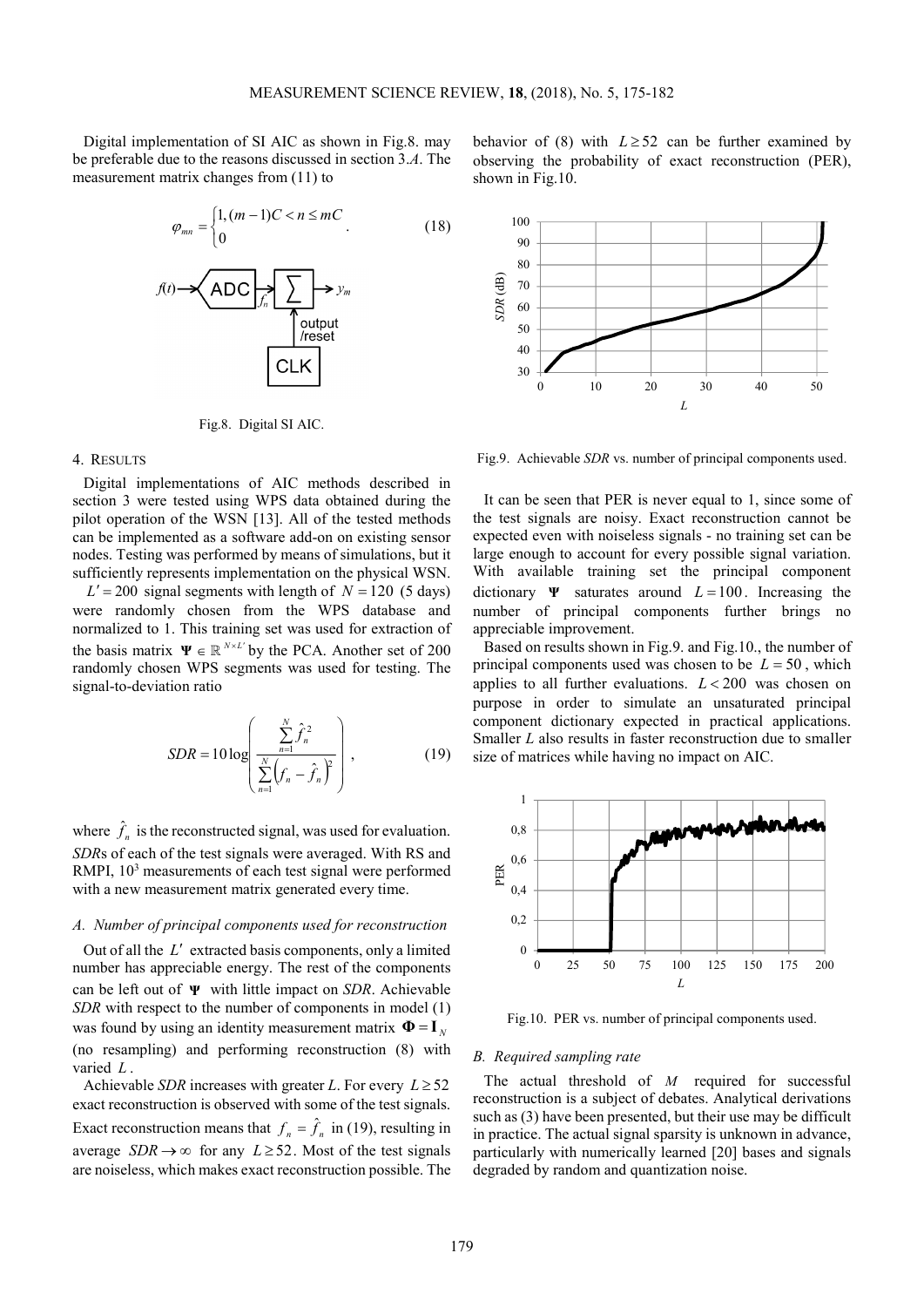

Fig.11. *SDR* vs. compression ratio.

Any analytical derivation of  $M_{\text{min}}$  is probabilistic. Choosing  $M < M_{\text{min}}$  does not mean that the reconstruction is impossible, but rather that there is a high risk of picking particular signal values that result in unsuccessful signal recovery. The most reliable way of choosing an appropriate *M* for certain application is an experiment, where *M* is varied and reconstruction error is observed. Unknown *s* on a particular **Ψ** base can be determined retroactively by observing **x** in successful reconstructions. *SDR* as a function of compression ratio (12) for investigated AIC methods is shown in Fig.11.

The performance of all AIC methods is similar within approximately 6dB *SDR* range. SI achieves the highest *SDR* at both small and high compression ratios, while RS and RMPI perform slightly better in the intermediate range. DS may be preferable due to its simplicity, despite worse performance at high *C* . The final choice of AIC method implemented in WSN would strongly depend on the required *SDR*.

### *C. Resistance to quantization*

High ADC resolution, denoted in number of bits (*NOB*), is easily achievable with signals as slow as WPS. However, the total amount of data payload that is to be transferred is proportional to *NOB*. Lower *NOB* is beneficial for overall sensor node power consumption, and can be achieved by rescaling existing high-resolution samples. Influence of quantization on *SDR* was tested using a simulated ideal unipolar ADC with a range of 2. Results for  $C = 6$  and varying resolution are shown in Fig.12.

6 12 18 24 30 36 42 48 54 2 4 6 8 10 12 14 16 *SDR* (dB) *NOB* RS RMPI DS SI

Fig.12. *SDR* vs. ADC resolution.

RS and DS show slightly greater robustness against quantization than RMPI and SI. The highest *SDR* is achievable by SI, which is consistent with results from the previous section. Increasing *NOB* above 12 yields virtually no improvement in *SDR* with all evaluated AIC methods.

#### *D. Requirements on the reconstruction error*

Results presented above show that the *SDR* is dependent on compression ratio and quantization noise. The specific combination of *C* and *NOB* defines the power consumption, which is in trade-off with the *SDR*. How high the *SDR* should be, and whether the introduced misinformation is of any concern, remains to be decided by the end user. Experiments show that *SDR* above 30 dB is enough to capture the slowly changing DC component of any available WPS. In order to preserve the smallest AC components present in the database, *SDR* should remain above 50 dB.

The authors propose to use SI AIC with  $C = 6$  and  $NOB = 12$ . The power consumption with such configuration would be reduced by approximately 80 % while maintaining  $SDR \geq 50$ dB. An example of input and reconstructed signal obtained with this configuration and *SDR* = 51.43dB is shown in Fig.13. Further reduction of power consumption is possible at the cost of lower *SDR*.



Fig.13. Example of input and reconstructed signal, SI method, *C*=6, *NOB*=12, *SDR*=51.43 dB.

#### 5. CONCLUSION

CS was originally promoted as near-optimal and lossless on orthonormal bases. However, practical WPS results show that the reconstruction is not exact if appreciable compression ratio is achieved. This was also concluded in some of the cited works on other CS applications, e.g. ECG [7]. Considering the reasonable compression at minimal computation effort, CS is still a reasonable choice for WPS monitoring WSN. RS and RMPI methods of AIC have been previously used in WSNs and proved to be efficient also with WPS. The presented DS and SI methods pose even lower computational demand on the sensor node. The SI method at the same time outperforms previously presented AIC methods in achievable SDR. AIC configuration that would reduce the sensor node power consumption by approximately 80 % was proposed and remains to be implemented on existing WSN nodes.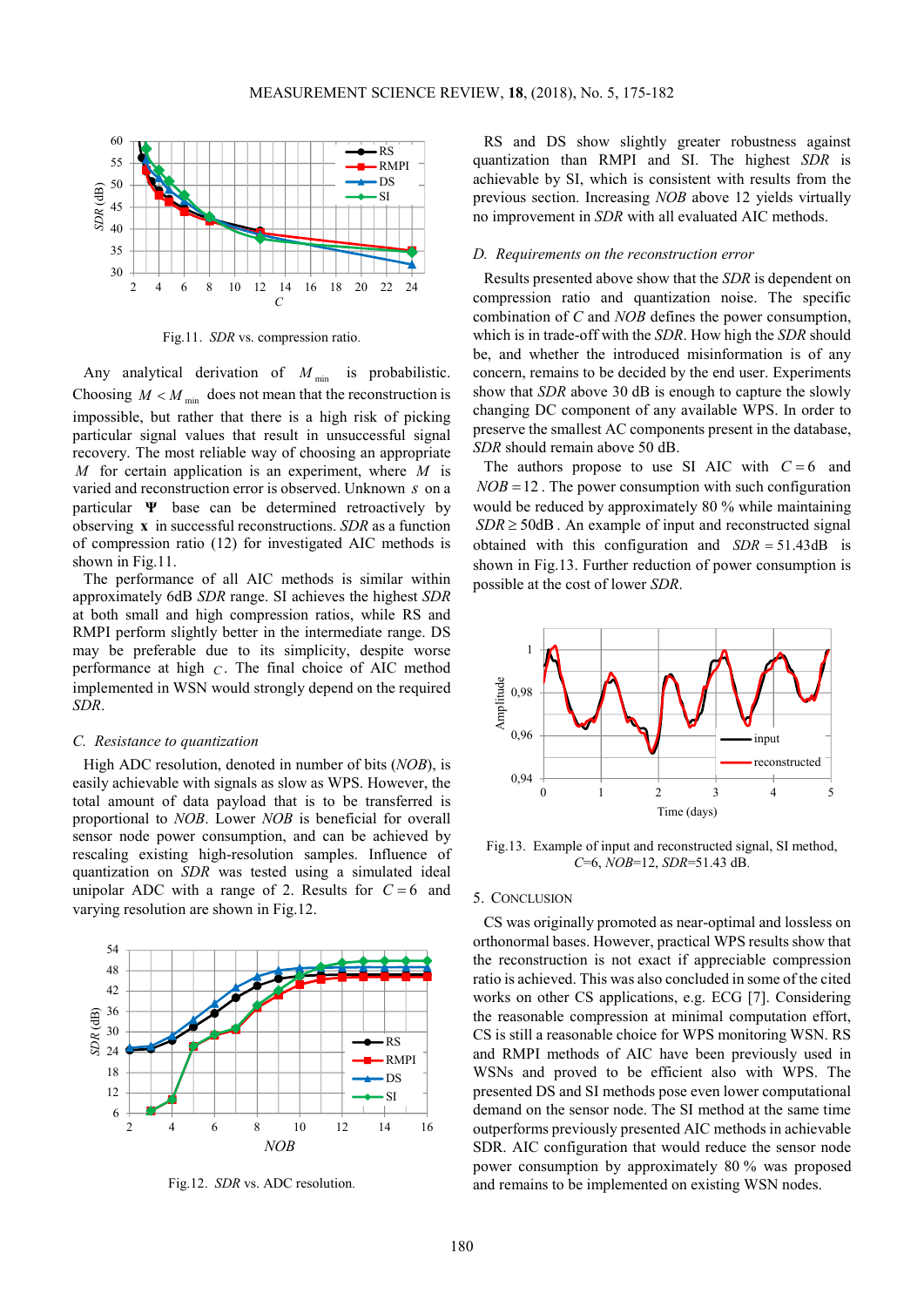#### ACKNOWLEDGMENT

The work is a part of the project supported by the Science Grant Agency of the Slovak Republic (No. 1/0722/18).

## **REFERENCES**

- [1] Donoho, D.L. (2006). Compressed sensing. *IEEE Transactions on Information Theory*, 52 (4), 1289- 1306.
- [2] Andráš, I., Dolinský, P., Michaeli, L., Šaliga, J. (2018). A time domain reconstruction method of randomly sampled frequency sparse signal. *Measurement*, 127, 68-77.
- [3] Wu, L., Yu, K., Hu, Y., Wang, Z. (2014). CS-based framework for sparse signal transmission over lossy link. In *IEEE International Conference on Mobile Ad Hoc and Sensor Systems*, Philadelphia, USA. IEEE, 680-685.
- [4] Liu, H., Xiao, D., Zhang, R., Zhang., Y., Bai, S. (2016). Robust and hierarchical watermarking of encrypted images based on Compressive Sensing. *Signal Processing: Image Communication*, 46, 41-51.
- [5] Xiao, X., He, Q., Fu, Z., Xu, M., Zhang, X. (2016). Applying CS and WSN methods for improving efficiency of frozen and chilled aquatic products monitoring system in cold chain logistics. *Food Control*, 60, 656-666.
- [6] Bellan, D., Pignari, S.A. (2015). Monitoring of electromagnetic environment along high-speed railway lines based on compressive sensing. *Progress in Electromagnetics Research C*, 58, 183-191.
- [7] Craven, D., McGinley, B., Kilmartin, L., Glavin, M., Jones, E. (2016). Energy-efficient Compressed Sensing for ambulatory ECG monitoring. *Computers in Biology and Medicine*, 71, 1-13.
- [8] Angayarkanni, V., Radha, S. (2016). Design of bandwidth efficient compressed sensing based prediction measurement encoder for video transmission in wireless sensor networks. *Wireless Personal Communications*, 87, 1-21.
- [9] Talari, A., Rahnavard, N. (2016). CStorage: Decentralized compressive data storage in wireless sensor networks. *Ad Hoc Networks*, 37, 475-485.
- [10] Zong, F., Eurydice, M.N., Galvosas, P. (2016). Fast reconstruction of highly undersampled MR images using one and two dimensional principal component analysis. *Magnetic Resonance Imaging*, 34, 227-238.
- [11] Sun, Z., Wang, S., Chen, X. (2016). Feature-based digital modulation recognition using compressive sampling. *Mobile Information Systems*, 10, 9754162.
- [12] Maceková, Ľ., Žiga, M. (2014). The wireless sensor network concept for measurement of water quality in water streams. *Acta Electrotechnica et Informatica*, 14 (2), 60-67.
- [13] Šaliga, J., Žiga, M., Galajda, P., Drutarovský, M., Kocur, D., Maceková, Ľ. (2015). Wireless sensor network for river water quality monitoring. In *XXI IMEKO World Congress "Measurement in Research and Industry"*, Prague, Czech Republic. IMEKO, 1745- 1750.
- [14] Galajda, P., Drutarovský, M., Šaliga, J., Žiga, M., Maceková, Ľ., Marchevský, S., Kocur, D. (2015). Sensor node for the remote river quality monitoring. In *MEASUREMENT 2015.* Bratislava, Slovakia: IMS SAS, 313-316.
- [15] Šaliga, J., Kocur, D., Galajda, P., Drutarovsky, M., Macekova, Ľ., Andráš, I., Michaeli, L. (2017). Multiparametric sensor network for water quality monitoring. In *IMEKO TC19 Workshop on Metrology for the Sea*, Naples, Italy. IMEKO, 123-126.
- [16] Stojmenović, I. (2005). Energy scavenging and nontraditional power sources for wireless sensor networks. In *Handbook of Sensor Networks: Algorithms and Architectures.* John Wiley & Sons, 75-106.
- [17] Daponte, P., De Vito, L., Rapuano, S., Tudosa, I. (2017). Analog-to-information converters in the wideband RF measurement for aerospace applications: Current situation and perspectives. *IEEE Instrumentation & Measurement magazine*, 20 (1), 20- 28.
- [18] Candes, E.J., Wakin, M.B. (2008). An introduction to compressive sampling. *IEEE Signal Processing Magazine*, 25 (2), 21-30.
- [19] Fung, G., Mangasarian, O.L. (2011). Equivalence of minimal  $\ell_0$  and  $\ell_p$ -norm solutions of linear equalities, inequalities and linear programs for sufficiently small *p*. *Journal of Optimization Theory and Applications*, 151 (1), 1-10.
- [20] Palese, L.L. (2018). A random version of principal component analysis in data clustering. *Computational Biology and Chemistry*, 73, 57-64.
- [21] Phyniomark, A., Hu, H., Phukpattaranont, P., Limsakul, C. (2012). Application of linear discriminant analysis in dimensionality reduction for hand motion classification. *Measurement Science Review*, 12 (3), 82- 89.
- [22] Ji, Y., Sun, S., Xie, H.B. (2017). Stationary waveletbased two-directional two-dimensional principal component analysis for EMG signal classification. *Measurement Science Review*, 17 (3), 117-124.
- [23] Oesterlein, T.G., Lenis, G., Luik, A., Verma, B., Schmitt, C., Dossel, O. (2014). Removing ventricular far field artifacts in intracardiac electrograms during stable atrial flutter using the periodic component analysis – proof of concept study. In *Electrocardiology 2014: Proceedings of 41th International Congress on Electrocardiology*. Bratislava, Slovakia: IMS SAS, 49- 52.
- [24] Rošťáková, Z., Rosipal, R. (2018). Time alignment as a necessary step in the analysis of sleep probabilistic curves. *Measurement Science Review*, 18 (1), 1-6.
- [25] Huang, H., Ouyang, H., Gao, H., Guo, L., Li, D., Wen, J. (2016). A feature extraction method for vibration signal of bearing incipient degradation. *Measurement Science Review*, 16 (3), 149-159.
- [26] Abari, O., Lim, F., Chen, F., Stojanović, V. (2013). Why analog-to-information converters suffer in highbandwidth sparse signal applications. *IEEE Transactions on Cirsuits and Systems – I: Regular Papers*, 60 (9), 2273-2284.